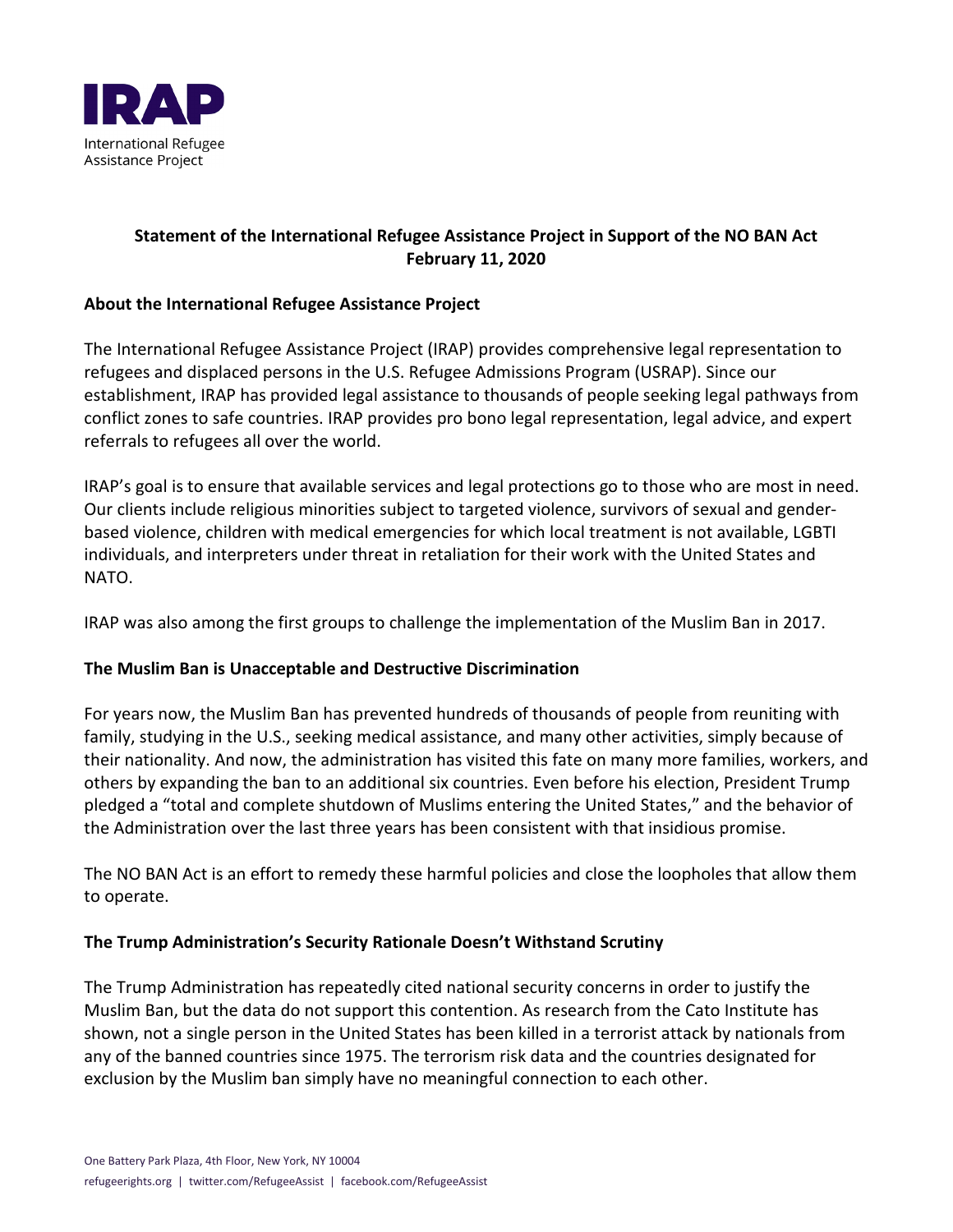

Further, while the "worldwide assessment" upon which the Muslim Ban is supposedly based has never been released to the public, leaks and news reports about its contents suggest that its policy conclusions were inconsistent with the Muslim Ban ultimately produced by the Administration. The Administration also claims that the Muslim Ban is justified based on the failure of certain foreign governments to provide sufficient information about their nationals seeking admission to the United States. But under already existing law, the burden is on the applicant to prove their eligibility for a visa. In other words, the government already has the power to exclude people who cannot not prove their eligibility without the need for a discriminatory Muslim Ban.

#### **The Waiver Process is a Sham**

In its 5-4 ruling on the Muslim Ban, the Supreme Court credited the Administration with the creation of a "robust" and "reasonable" waiver process that would allow people from the banned countries a pathway into the United States if they met certain criteria. The existence of such a process helped, in the opinion of the court, to legitimize the Administration's argument that the Muslim Ban is securitybased rather than motivated by religious animus.

In the time since that ruling, however, the waiver process has revealed itself to be neither robust nor reasonable. For all intents and purposes, it is a sham. U.S. consular officers have said in sworn testimony that the waiver process is merely "window dressing" to help legitimize the discriminatory ban, and the data back up their statements.

In order to receive a waiver, applicants are required to show that the ban imposes an "undue hardship" on them, that their entry is in the U.S. "national interest," and that they would not pose a security risk. There is no publicly available guidance about how to meet any of these prongs. In fact, the Administration refuses to even consider the country conditions from which people are fleeing in its analysis of whether the ban imposes an undue hardship.

As a result, only an infinitesimal portion of waiver applicants have been admitted to the U.S. Of the small portion of applicants who receive a waiver, many have only been able to do so in rare cases when sufficient media and political attention can be marshaled to pressure the Administration. The vast majority of ban victims have no meaningful ability to generate such pressure, nor should they need to in order to have access to a fair legal process.

In short, the waiver process is neither robust nor reasonable. It is a wholly obscure maze with secret rules and arbitrary outcomes.